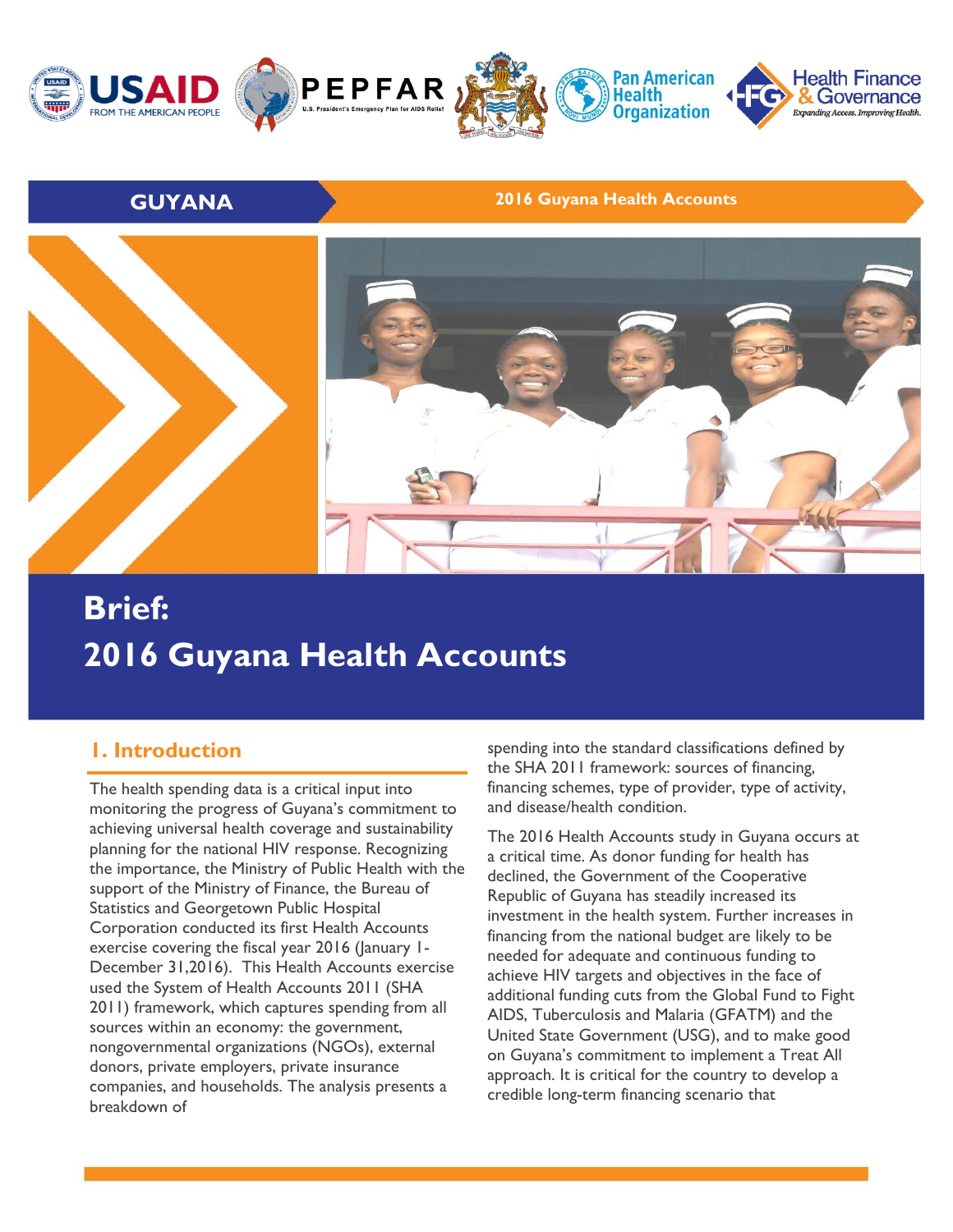includes efforts to diversify funding sources and optimize resource utilization. 1

At the same time, demand and costs for health services are increasing due to an aging population, increasing incidence of non-communicable diseases (NCDs), and the continuous threat of communicable diseases. To increase affordable access to quality health care and prevent the loss of health improvements to date while funding shrinks and costs rise, Guyana will need to focus on equitable allocation of available resources and efficient use of those resources.

In light of these, the Ministry of Public Health and partners through the Health Accounts exercise looked at the following critical questions.

- How sustainable are the overall resources flowing to the health sector, given the decline of donor support?
- Where are resources for the HIV response coming from and how sustainable are these?
- What is the balance of spending between primary and tertiary care? What is the balance of spending between prevention and curative care?
- What share of spending on health is out of pocket?
- What is the role of the households in financing health care? How big is households' share of spending on health?
- What is the role of civil society organizations in managing health care related resources?

This brief summarizes the findings to these policy questions and also provides the process and key lessons learnt for Guyana's future Health Accounts exercises.

### **2. Key Results**

 $\overline{a}$ 

#### **2.1 How adequate and sustainable is Guyana's Health Financing?**

Total health expenditure (THE) in Guyana in 2016 amounted to G\$28,595,303,655 (US\$138,476,047), of which 99 percent was current spending. current spending is the spending on health goods and services

consumed within the year of the Health Accounts analysis. The balance of spending of 1 percent was for capital investment, which includes goods and services whose benefits are consumed over a period longer than one year. Health care-related items such as social care for people living with HIV totaled an additional G\$28,772,368, and pre-service training and research and development account for an additional G\$580,768,200; these amounts are not included in THE.

#### **Table 1: Key Health Financing Data**

| <b>Indicators</b>                     | 2016<br>(values are in GYD<br>unless otherwise<br>noted) |
|---------------------------------------|----------------------------------------------------------|
| Total population                      | 743,458                                                  |
| Exchange rate (G\$/US\$1)*            | 206.5                                                    |
| GDP**                                 | 723,581,000,000                                          |
| Total Health Expenditure (THE)        | 28,595,303,655                                           |
| Current health expenditure            | 28,422,162,398                                           |
| Capital health expenditure            | 173, 141, 256                                            |
| THE per capita                        | 38,463                                                   |
| <b>THE/GDP</b>                        | 4%                                                       |
| Health care-related spending          | 28,772,368                                               |
| Pre-service training and research and | 580,768,200                                              |
| development                           |                                                          |
| Total government health expenditure   | 23,041,055,030                                           |
| Current government health             | 22,916,111,030                                           |
| expenditure                           |                                                          |
| Capital government health             | 124,944,000                                              |
| expenditure                           |                                                          |
| Government health spending as a       | 10%                                                      |
| percentage of total general           |                                                          |
| government expenditure                |                                                          |

\* Source: 2016 Bank of Guyana Annual Report, p. 21.

\*\* Source: Guyana Bureau of Statistics,

http://www.statisticsguyana.gov.gy/nataccts.html accessed 6 July, 2018.

The Government of the Cooperative Republic of Guyana made the largest contribution to health spending, by contributing 81percent of the total spending. The substantial government contribution to health spending comprised 10 percent of the government's total spending in the fiscal year. The percentage contributions of households, employers and donors amounted to 9 percent, 4 percent and 6 percent, respectively.

Guyana's government spending on health represents the largest share of THE (81 percent) relative to Suriname, Trindad and Tobago, St. Vincent and the Grenadines, and Barbados, according to those countries' most recent Health Accounts estimates2.

<sup>1</sup>Torpey, K., Mwenda, L., Thompson, C. et al. JIAS (2010) 13: 19. https://doi.org/10.1186/1758-2652-13-19

 $2$  See www.hfgproject.org for these Health Accounts reports.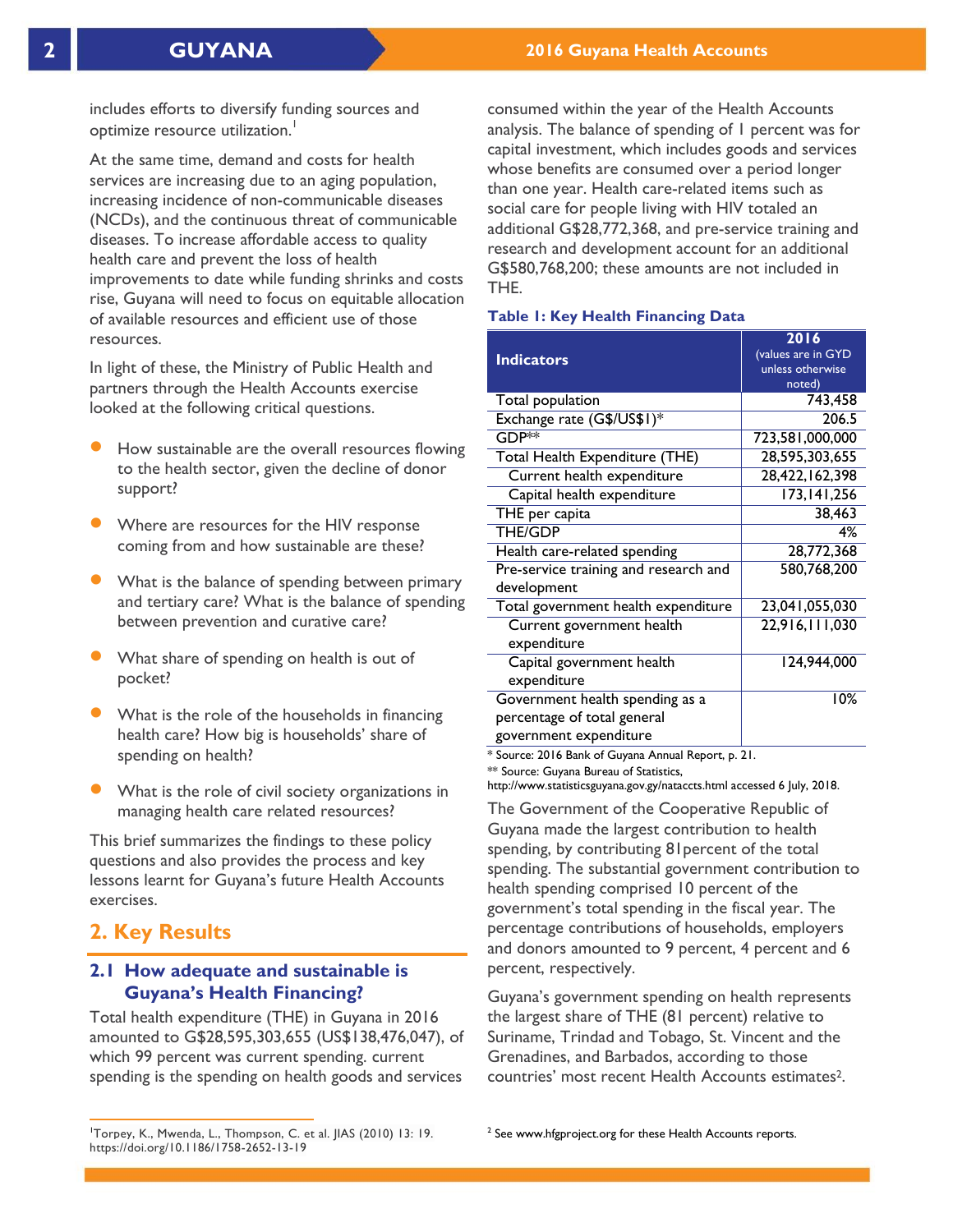



Notes: All countries' data displays the funding as a proportion of THE, with the exception of St. Vincent, which comprises current health expenditure only. The SHA 2011 FS.RI classification was used to determine the source of funding and provide data for this graph.

Sources: Data for Suriname were obtained from Suriname's 2016 HA study; data for Trinidad and Tobago data were obtained from the HA for FY 2015; St. Vincent were obtained from Annex A of Barbados's Health Accounts Report (2012 - 2013); the Barbados data for 2016/17 were obtained from the 2016/17 Health Spending Estimation. Also note that all of the countries' data displays the funding as a proportion of THE, with the exception of St. Vincent, which comprises CHE only. The FS.RI classification was used to determine the source of funding.

#### **2.2 Who manages the health funds?**

The Government managed 82 percent of total health spending, with the central government managing 58 percent of this while the regional governments managed 24 percent (Figure 2). Given the increasing move towards decentralization, the share of the latter is expected to progress. Households manage 8 percent of the total spending, directly paying for health services out of pocket. Development partners directly manage 3 percent of the spending while government's main insurance scheme- the National Insurance Scheme manages 2 percent. The remaining 5 percent managed by private insurance companies, NGOs and private corporations.

#### **Figure 2. Managers of THE**

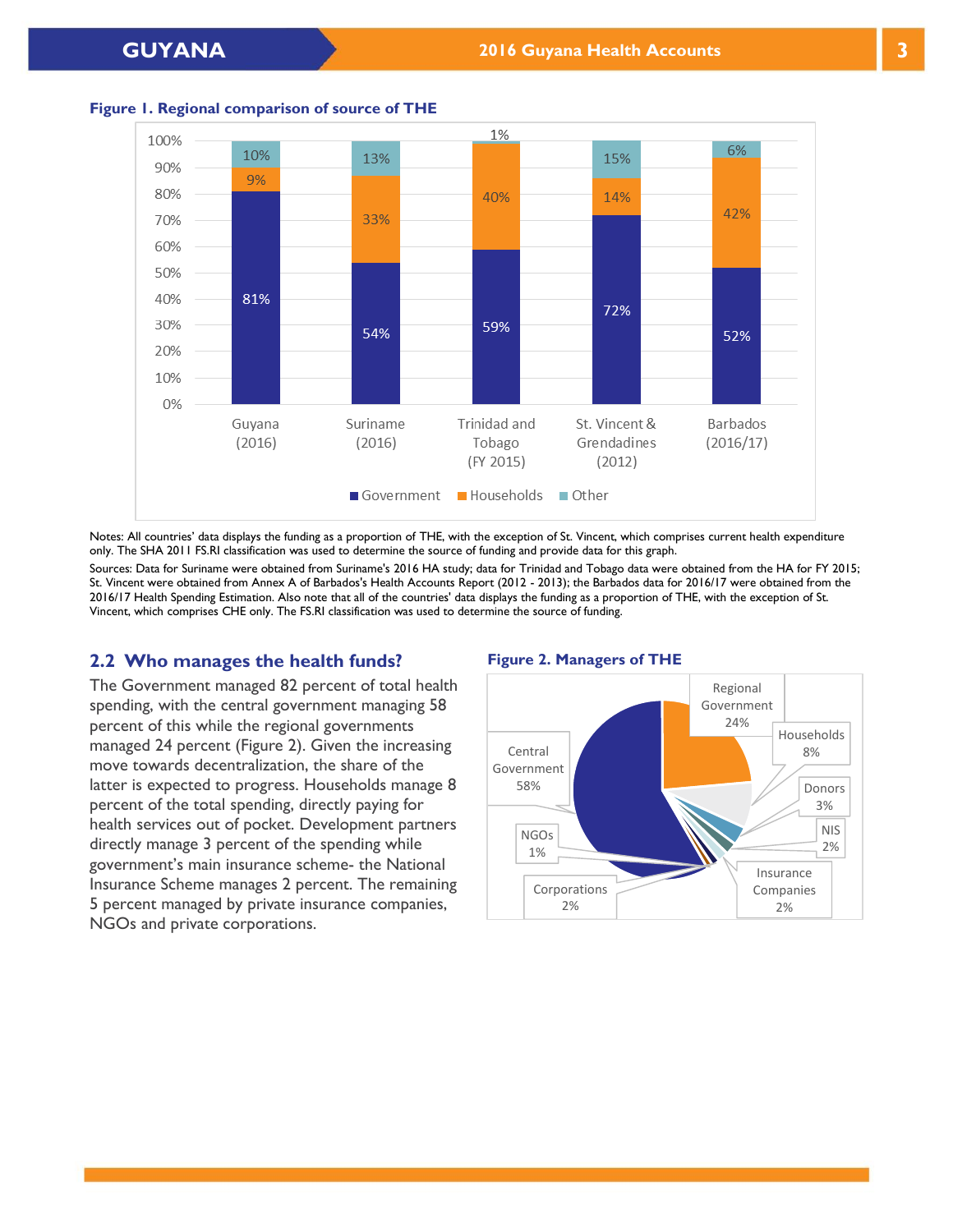#### **2.3 Where are the funds spent?**

Seventy-one percent of health funds were spent on public facilities (levels 1, 2, 3, and 4), while private facilities 7 percent of THE was spent at private facilities. Furthermore, the Government of Guyana spent 49 percent of its THE at public hospitals, and 39 percent of government THE was spent at the primary and secondary facility level (health centers and health posts).

#### **Figure 3. THE by provider**



#### **2.4 On what goods and services?**

The majority of funds (64 percent) was spent on curative care, while 19 percent of funds were spent on preventive care. Administration consumed 8 percent of THE, and the purchase of pharmaceuticals accounted for 5 percent of THE.



#### **Figure 4. THE by function**

### **2.5 On which diseases?**

Non-communicable diseases received the highest allocation of funds, at 34 percent of THE, followed closely by infectious and parasitic diseases, at 29 percent (including HIV and AIDS); within this, spending on HIV and AIDS represented 7 percent of THE.





#### **2.6 Detail on HIV and AIDS funding**

The government provides the majority of current health spending on HIV and AIDS, followed by donors (62 and 35 percent, respectively); NGOs, corporations, and households comprise the remaining sources. The majority of HIV and AIDS current spending goes towards prevention, which includes activities such as voluntary counseling and testing (52 percent of THE). Curative care for HIV and AIDS represents 21 percent of THE, which includes antiretroviral therapy.

#### **Figure 6. HIV and AIDS current health spending by source**

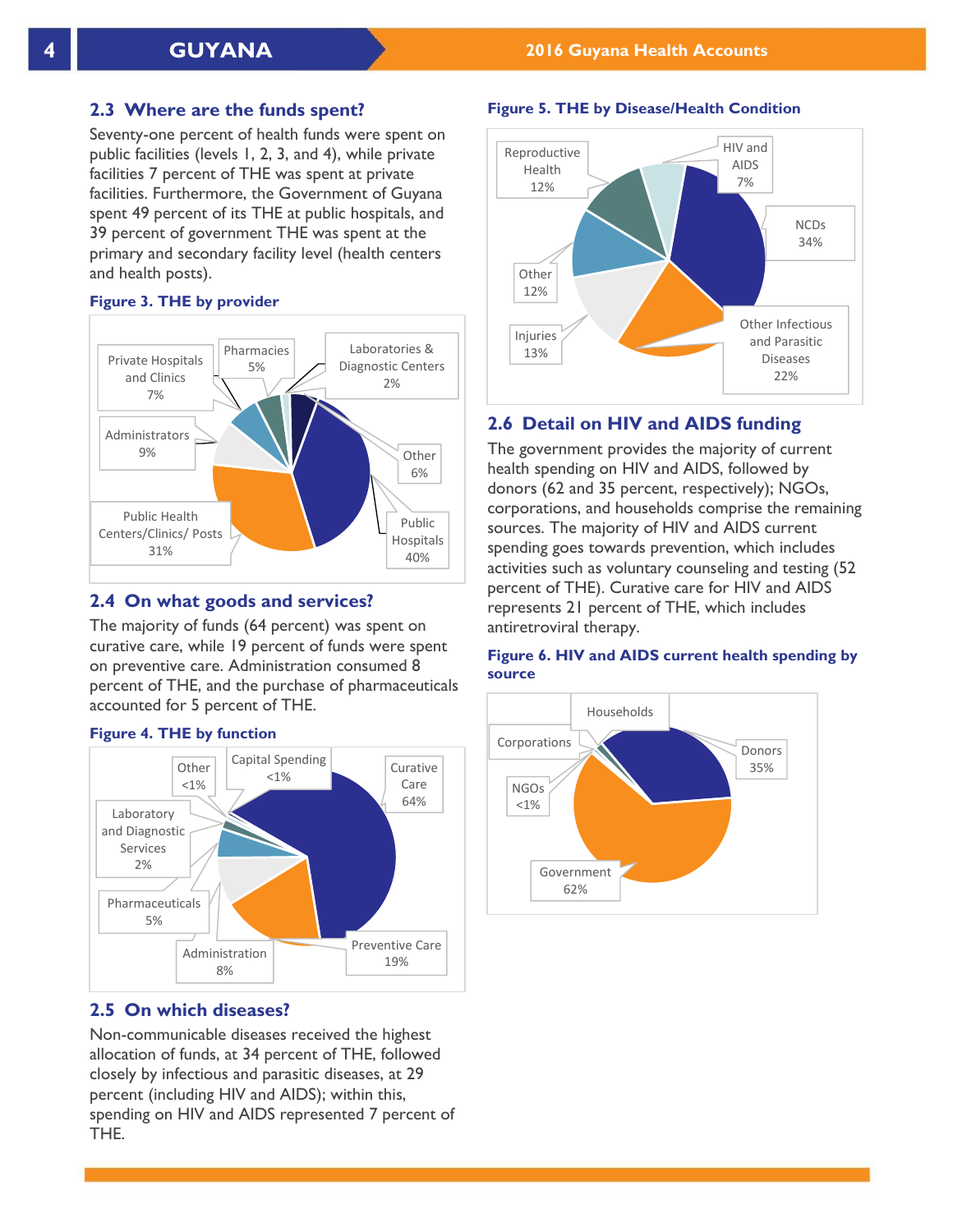

#### **Figure 7. HIV and AIDS current spending by type of service**

## **3. Policy Implications and Recommendations**

Based on the findings and policy implications of the 2016 Health Accounts exercise, the Health Accounts technical team makes the following recommendations:

- 1. **Assess the efficiency and sustainability of domestic health financing, including by exploring the fiscal space for increasing health spending, improving allocative efficiency, increasing domestic resources for HIV and AIDs, and diversifying health financing mechanisms that pool risk across the population.** If Guyana is to achieve universal health coverage with financial risk protection and access to health care, the government will need to increase resources for health in a way that continues to minimize the financial burden households. Decisions on priority actions to improve the sustainability and availability of domestic resources for health should be supported by in-depth assessment of the efficiency of health spending, as opportunities for increased efficiency can free up resources within the health sector. A fiscal space analysis could be useful for determining how the government can create room within the national budget for additional spending on health. In the country's efforts to achieve UHC, the government should further evaluate and engage the private sector as a source of additional health financing.
- 2. **Allocate more funding to prevention of NCDs.** Increasing preventive spending on NCDs

would better support Guyana's commitment to reduce the burden of NCDs by scaling up health promotion and interventions to address modifiable risk factors. Because NCDs are the major cause of morbidity and mortality, improving the impact of prevention efforts will reduce the demand and costs of health services, in addition to improving the quality of life of the population.

- 3. **Strengthen financial and programmatic commitment to HIV prevention services.**  HIV prevention spending currently exceed UNAIDS recommendations for 25% of the HIV budget but is likely to decrease as resources are channeled to expand the treatment program. Declining donor funding also jeopardizes prevention programs provided by civil society organizations (CSOs) for key populations. Further investigation of the efficiency and impact of prevention spending is recommended to inform efforts to ensure continued availability of a range of effective prevention interventions.
- 4. **Strengthen the Health Information Management System (HIMS).** Ensuring that the HIMS properly records health service utilization and provides financial data will facilitate improved planning and programming, including though production of HA to inform policy discussions.
- 5. **Institutionalize Health Accounts to ensure timely and regular data for decisionmaking.** This requires adequate financial and technical resources for Health Accounts to facilitate the regular production of expenditure estimates to inform policy and planning.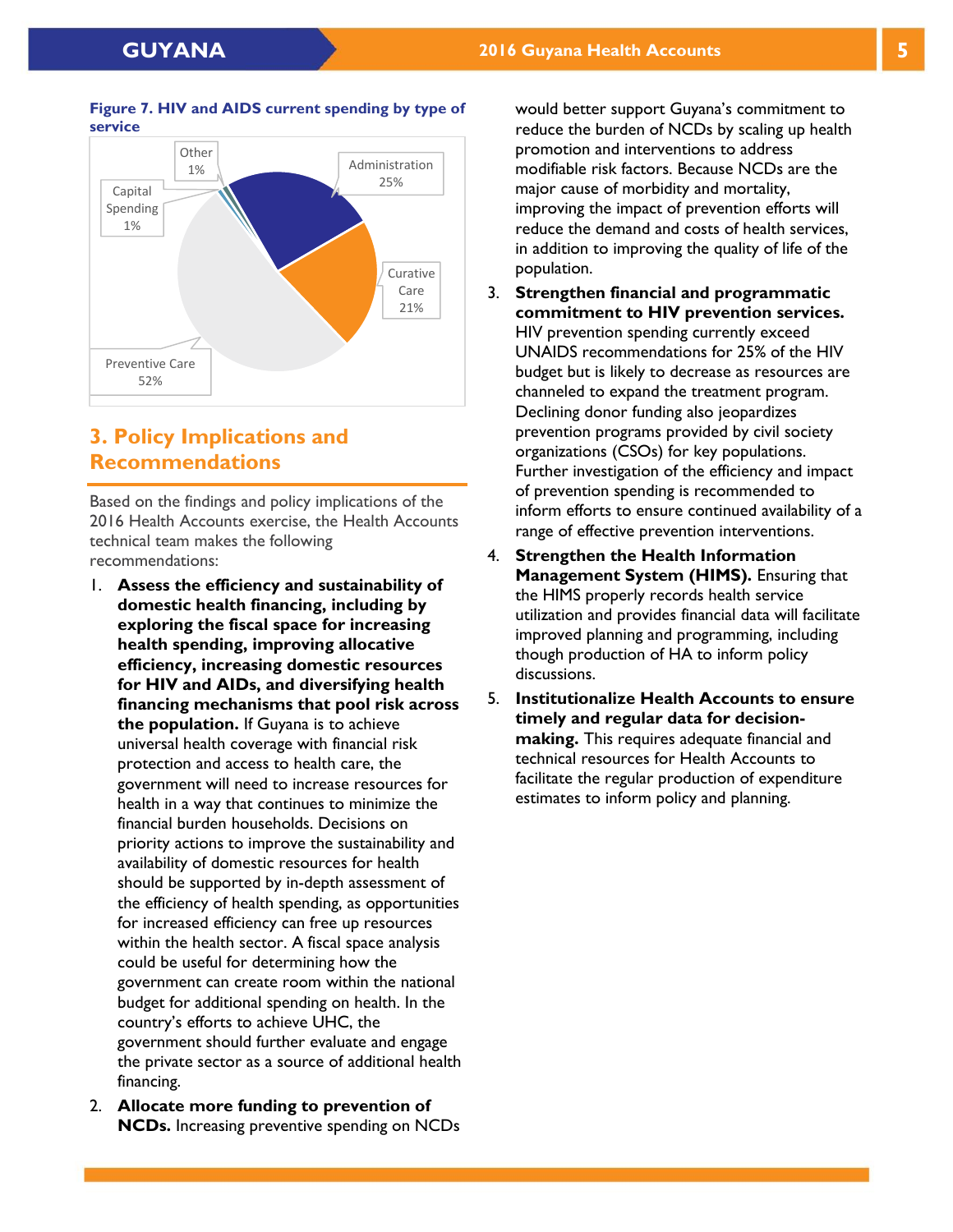## **4. Methods of the Health Accounts Exercise**

#### **4.1 Data Sources**

Health Accounts provides a comprehensive view of total health spending in a country – covering public, private and donor sources of funds. To gather primary data, the MOPH led a technical team that surveyed a wide range of sources (Table 2). In addition to the primary data collected, the team collected secondary data to supplement the analysis.

#### **Table 2: Primary Data Sources for Health Accounts 2016**

| <b>Data Source</b>       | <b>Key Health Spending</b><br><b>Information</b>                                                                                                    |
|--------------------------|-----------------------------------------------------------------------------------------------------------------------------------------------------|
| Donors (both bilateral   | Level of external funding                                                                                                                           |
| and multilateral         | for health programs in                                                                                                                              |
| donors)                  | Guyana                                                                                                                                              |
| <b>NGOs involved in</b>  | Flow of resources through                                                                                                                           |
| health                   | NGOs that manage health                                                                                                                             |
|                          | programs                                                                                                                                            |
| <b>Private employers</b> | Health benefits that<br>employers provide for<br>employees, such as medical<br>insurance, health facilities,<br>or workplace prevention<br>programs |
| Insurance companies      | Health benefits that are<br>paid through insurance<br>schemes                                                                                       |

The team collected information from the following secondary data sources:

- **Government:** Data on health spending by the MOPH and regions<sup>3</sup>
- **National Insurance Scheme (NIS):** Data on revenue sources and health benefits paid
- **Households:** Data on OOP health expenditures estimated using Guyana's Household Budgetary Survey
- **Various sources of health service utilization:** Data on health service utilization at public facilities from the MOPH's 2009 Statistical Bulletin, the 2009 Guyana AIDS Response Report, and Guyana's 2009 Demographic and Health Survey to estimate the distribution keys.
- **St. Lucia costing study:** Unit cost data for health services to estimate the distribution keys from St. Lucia were used because there was not a similar study available for Guyana.

 $\overline{a}$ <sup>3</sup> Health spending data obtained from the Ministry of Finance, Government of the Cooperative Republic of Guyana Estimates of Revenues and Expenditures 2016 (Republic of Guyana n.d.)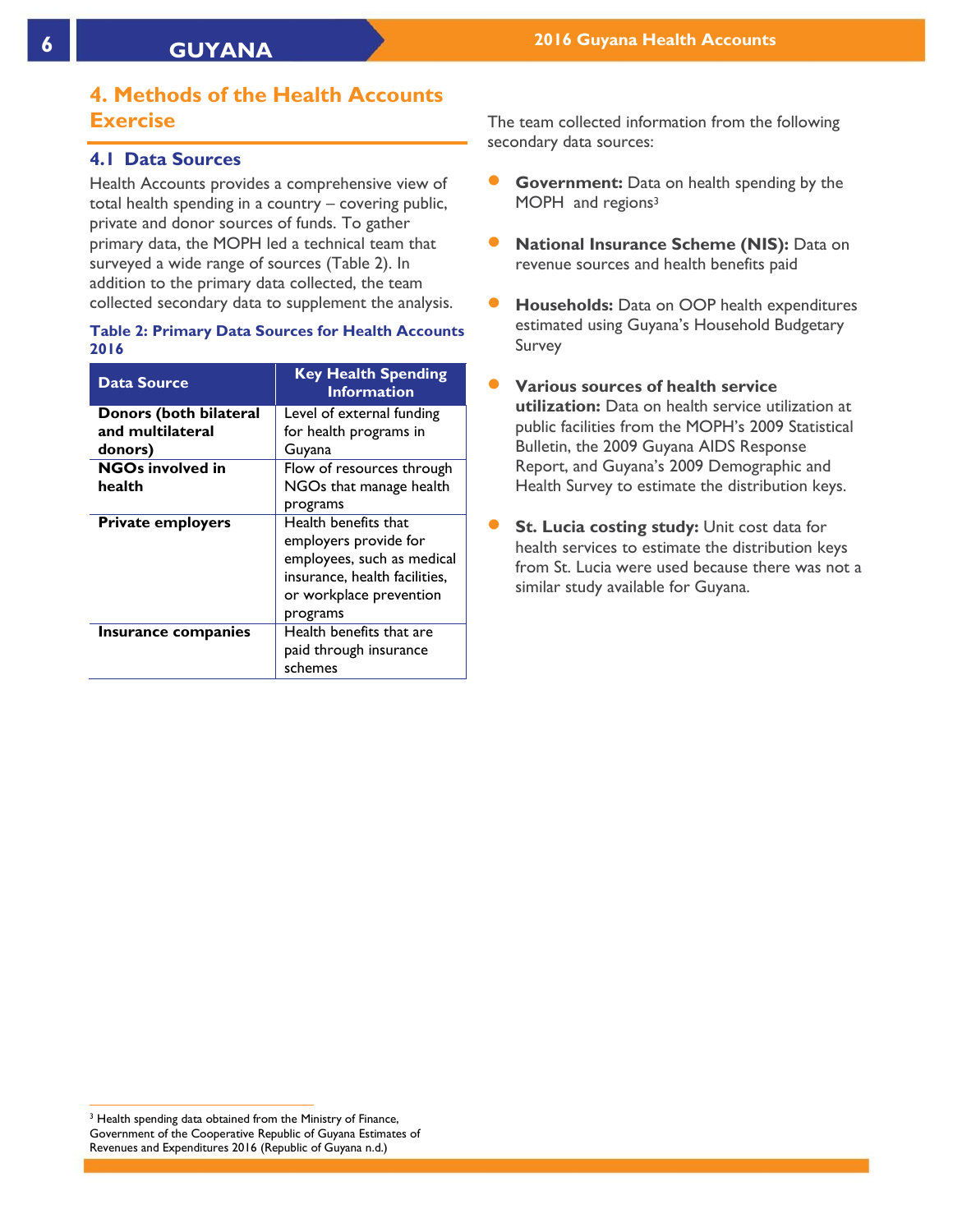#### **GUYANA 2016 Guyana Health Accounts 7**

#### **4.2 Health Accounts Process and Capacity Building**

The 2016 Health Accounts was the first exercise completed by the Guyana MOPH. The study was supported by the United States Agency for International Development's (USAID) Health Finance and Governance (HFG) project and the Pan American Health Organization (PAHO)/World Health Organization (WHO). The process benefited from broad stakeholder engagement and emphasized the critical objective of strengthening Guyana's capacity to institutionalize Health Accounts and conduct future studies.

#### **Health Accounts Process**

The following activities comprised the Health Accounts exercise:

- **Health Accounts Launch:** The MOPH began the Health Accounts exercise on June 5, 2017 with a launch event attended by over 30 stakeholders, including representatives from the MOPH, Ministry of Finance (MOF), Bureau of Statistics (BOS), the National Insurance Scheme (NIS), USAID, PAHO/WHO, United Nations Children's Fund (UNICEF), and the Joint United Nations Program on HIV and AIDS (UNAIDS).
- **SHA 2011 Training:** USAID's HFG project trained members of the HA Technical Team on the SHA 2011 framework and the Health Accounts methodology on June 5-9, 2017.
- **Steering Committee Meetings:** The first HA Steering Committee meeting occurred on June 9, 2017 to identify key policy questions for the 2016 exercise. Subsequent meetings took place every 3-4 months throughout the activity.
- **Data Collection:** Five data collectors were hired to conduct primary data collection. These individuals were trained by the HFG project in July 2017 and primary data collection lasted from July to September 2017. The Technical Team conducted secondary data collection and validation from October 2017 to February 2018, with some additional data collection happening thereafter.
- **Data Analysis:** The HFG project led a data analysis workshop in February 2018, where the Technical Team was trained in the methodology for cleaning and analyzing health expenditure data. After the workshop, the Technical Team

conducted and refined the HA results, collecting additional data as necessary.

- **Data Validation:** The HA results were validated through a series of conversations and meetings with the Technical Team and Steering Committee. The results were finalized in July 2018.
- **Dissemination:** The HA results were shared with Guyana's health system stakeholders at a dissemination event on August 3, 2018.

#### **Health Accounts Capacity Building**

A critical objective of the technical support provided by USAID's HFG project was building the institutional capacity and the technical knowledge base necessary to conduct future Health Accounts studies. The following governing bodies were created to facilitate Health Accounts capacity building in Guyana:

- **Health Accounts Technical Team:** The MOPH led the Technical Team, comprised of staff from the MOPH, MOF, Bureau of Statistics, NIS, and PAHO/WHO that was responsible for collecting data for and analyzing the results of the Health Accounts. Members received training on the SHA 2011 framework in June 2017 and technical assistance throughout the HA exercise from the USAID HFG Project. This group possesses the technical knowledge of HA and the SHA 2011 framework that will be essential in future HA studies.
- **Health Accounts Steering Committee:** The MOPH formed a Health Accounts Steering Committee with members from the BOS, MOF, NIS, the Bank of Guyana, PAHO/WHO, USAID, and CSOs. The Steering Committee met every 3- 4 months and was responsible for providing strategic guidance and support to the MOPH and the Technical Team. Continued engagement with these stakeholders will improve coordination within the health system, facilitate use of the HA results for policy- and decision-making, and ensure accurate future HA estimations.